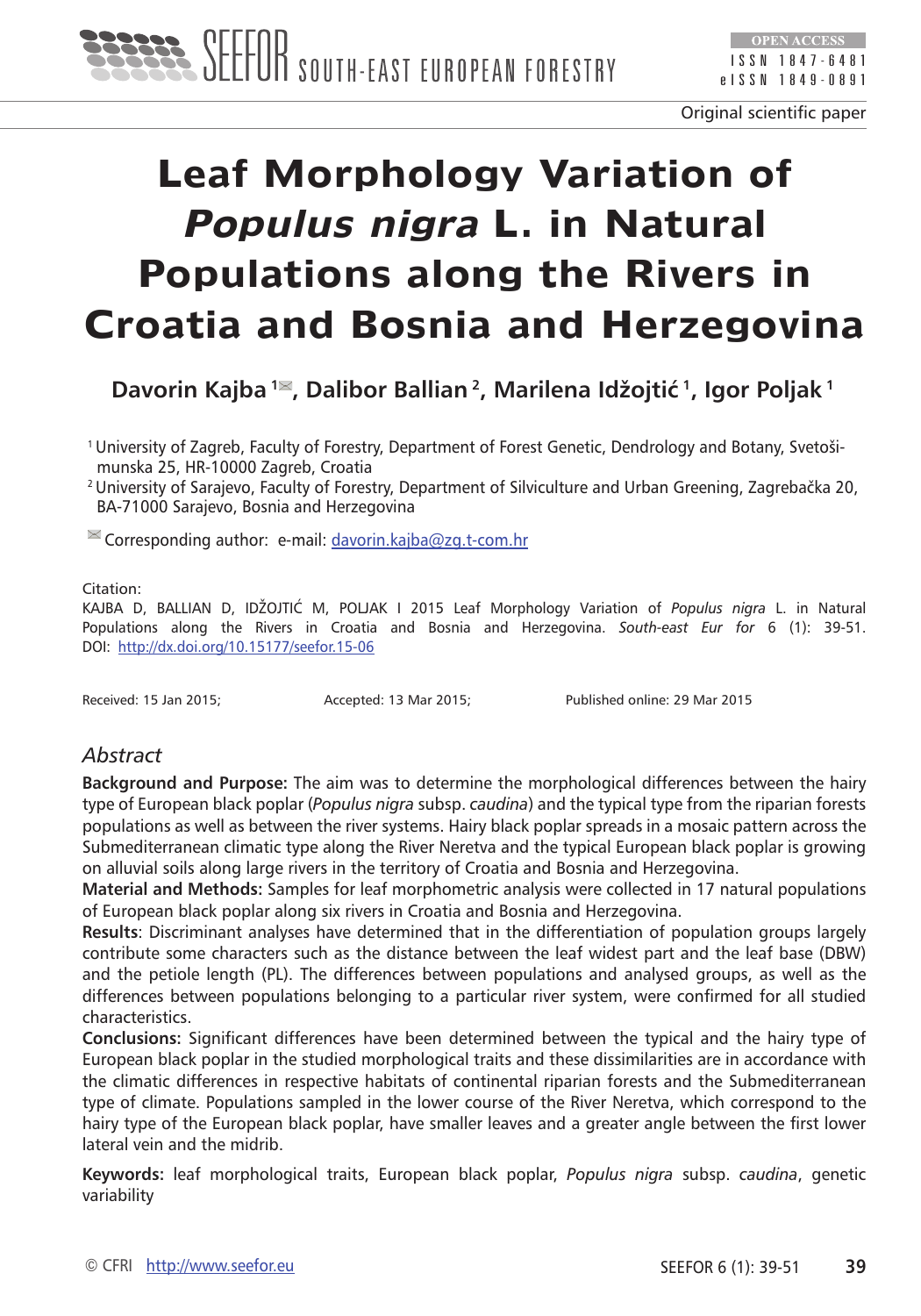## **Introduction**

The conservation of genetic resources of some forest tree species, particularly the endangered ones, should have high priority in any large-scale programme of forest ecosystem management. The European black poplar (*Populus nigra* L.) is a species growing on alluvial soils along large rivers in the temperate zones in Europe, Asia and Northern Africa [1]. In the territory of the Republic of Croatia, the European black poplar grows in riparian floodplain forests along rivers Mura, Sava, Drava and the Danube. Its presence in the total forest area of Croatia is small, yet their universal role is significant. Because of continuous human activities in the European black poplar's natural habitats, its range has been reduced to individual, partly separated areas only, although for the European conditions the habitats are very well preserved riparian forests [2]. The overall length of rivers and creeks in Bosnia and Herzegovina is around 11000 km, but the habitats of European black poplar are limited only to the valleys of bigger rivers, such as Drina, Bosna, Una, Sana and Neretva with the total length of 1200 km [3]. In Herzegovina, along the River Neretva, a special subspecies of black poplar can be found, known as the hairy poplar (*P. nigra* subsp. *caudina*), which is characterised by distinctly hairy shoots and leaves [4]. Hairiness retains on one-year and two-year-old shoots and partially on older shoots as well. Apart from the leaves and shoots, the petioles of inflorescence and fruits are also permanently hairy. So far, these poplars have been recorded in two more southern Balkan areas, in southern Macedonia and in Thessaly in central Greece, while some populations from Albania and Turkey have also attributed to this taxon [5-7]. The studied population of the hairy type of black poplar is found in the Submediterranean type of climate. This climate is characterised by mild winters and dry summers. The value of gene conservation in these populations may be crucial for the whole species with regard to the trends of climate changes [8-11]. The survival of the European black poplar, as an autochthonous species, has been endangered also by the cultivation

of superior hybrids of Euroamerican poplars (*P.* × *canadensis*) and Eastern Cottonwood (*P. deltoides*) clones within the area of its natural range. Some of these imported clones were female and their flowering was synchronized with the European black poplar. Crossing between these various poplar species is possible and the question is whether in the European black poplar juvenile populations there is the introgression of the Eastern Cottonwood genes or the Euroamerican hybrid genes [12-14]. The genetic resources of the European black poplar are also threaten by a non-planned land use along the rivers, the regulation of river flows, gravel pits, dumps, and the lack of legislative regulations.

In this study the intention is, apart from hairiness, to find out which dissimilarities can be found in other morphological traits of the leaves of the typical and hairy black poplar, as well as between the populations and the rivers' systems. It also examines the importance of the hairy type of the European black poplar concerning conservation and the breeding of poplars with regard to the increasing effect of climate changes [15].

## **Materials and methods**

The samples for leaf morphometric analysis were collected in 17 natural populations of the European black poplar in the area of Croatia and Bosnia and Herzegovina (Figure 1). In Croatia, the investigations were conducted among five populations along the basin of the River Drava (Žirovnjak, Tršćana, Bobrovac, Šućurica and Topolje) and three populations along the River Sava (Jarun, Zaprešić 1, Zaprešić 2) from 5 to 15 years old. In Bosnia and Herzegovina the samples were collected in nine populations from four rivers: one population was along the River Drina (Tegare), two populations were collected along the River Vrbas and the River Bosna (Zlavast, Banja Luka, Bilješevo, Doboj) and four populations were sampled along the River Neretva (Ovčari, Počitelj, Čapljina, Metković), all being at the age up to mature trees (30 years).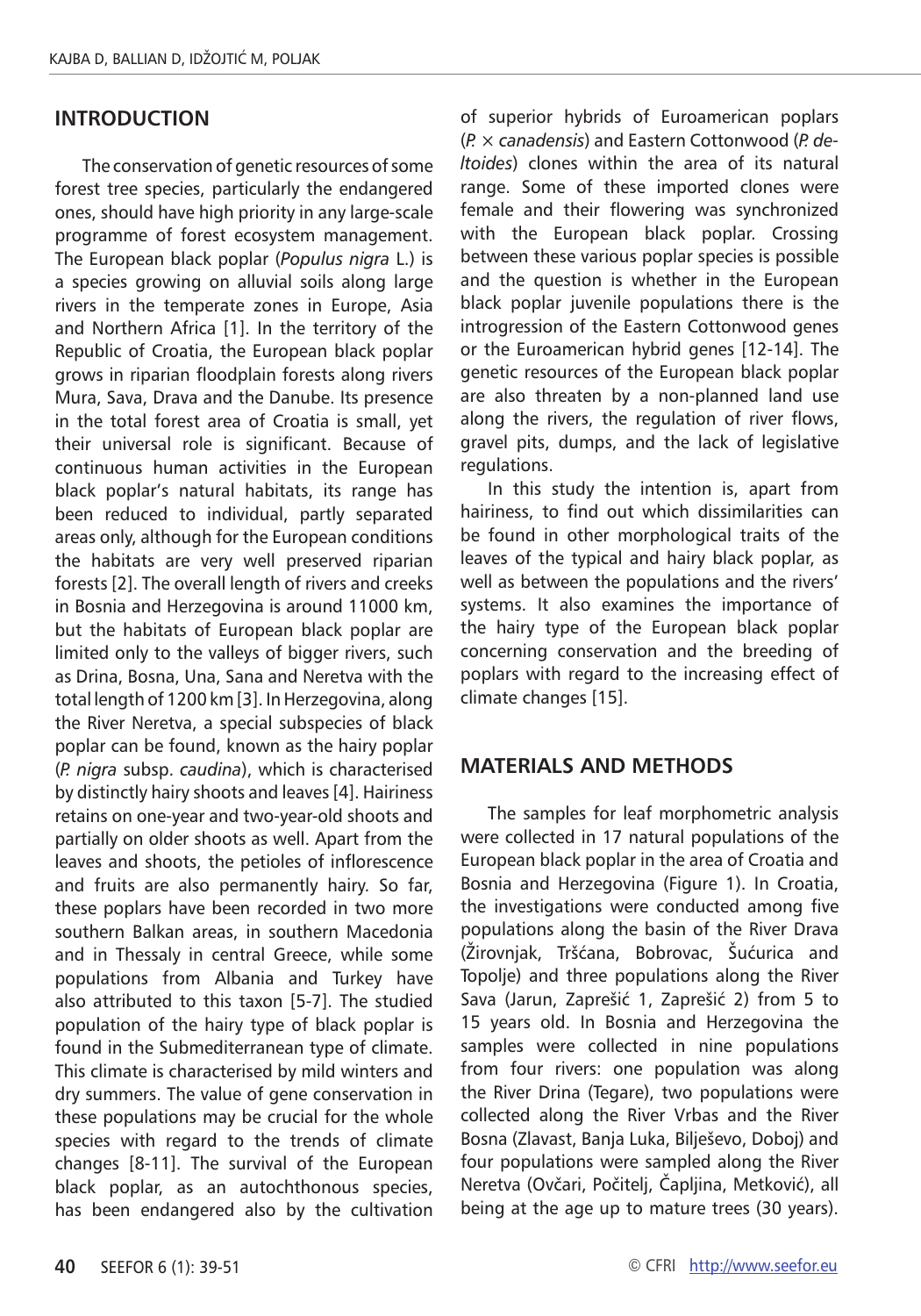

**Figure 1.** The location of the analyzed *Populus nigra* populations (after Vanden Broeck 2003)

To simplify the processing of data, the studied populations were divided into four separate groups according to the ecogeographical zones. Groups CRO-01 and CRO-02 belong to Croatian rivers (Drava and Sava). Group B&H-01 is composed of six populations from the inner part of Bosnia and Herzegovina and group B&H-02 consists of three populations that were sampled in the lower course of the River Neretva in the Submediterranean region. Leaf samples were collected from short fertile shoots and in total the analysis included 514 trees and 6513 leaves, from which 32565 data have been measured and statistically processed (Table 1).

The fully developed, undamaged European black poplar leaves have been investigated [16]. Within one tree the leaf dimorphism and the seasonal heterophylly in poplars was also found [17, 18]. The leaves were taken only from short shoots only in the central part of tree crown, which proved to give a more reliable description of the studied morphological properties than the leaves from the long shoots [19-21].

The measurements of the following morphological parameters have been taken: leaf blade length (LBL), leaf blade width (LBW), petiole length (PL), the angle between the first lower lateral vein and the midrib  $(\alpha)$  and the distance

| Group             | <b>Population</b>  | Locality        | N              | $\mathsf{n}$ | Latitude          | Longitude         | <b>Altitude</b><br>(m) |
|-------------------|--------------------|-----------------|----------------|--------------|-------------------|-------------------|------------------------|
| <b>CRO-01</b>     | Drava 1            | Žirovnjak       | 60             | 300          | 46°19' N          | $16^{\circ}43'$ E | 139                    |
|                   | Drava <sub>2</sub> | Tršćana         | 60             | 300          | $46^{\circ}15'$ N | 16°44' E          | 149                    |
|                   | Drava 3            | <b>Bobrovac</b> | 60             | 300          | 45°48' N          | $17^{\circ}47'$ E | 102                    |
|                   | Drava 4            | Šućurica        | 60             | 300          | 45°46' N          | 18°11' E          | 88                     |
|                   | Drava 5            | Topolje         | 60             | 300          | 45°40' N          | 18°30' E          | 99                     |
| <b>CRO-02</b>     | Sava 1             | Jarun           | 52             | 260          | $45^{\circ}46'$ N | $15^{\circ}55'$ E | 117                    |
|                   | Sava 2             | Zaprešić 1      | 33             | 165          | 45°50' N          | $15^{\circ}46'$ E | 131                    |
|                   | Sava 3             | Zaprešić 2      | 40             | 200          | 45°49' N          | $15^{\circ}48'$ E | 125                    |
| B&H-01            | Bosna 1            | Bilješevo       | 10             | 500          | 44°07' N          | 18°00' E          | 357                    |
|                   | Bosna 2            | Doboj           | 10             | 500          | 44°45' N          | 18°06' E          | 141                    |
|                   | Vrbas 1            | Zlavast         | 10             | 500          | 44°01' N          | 17°29' E          | 580                    |
|                   | Vrbas 2            | Banja Luka      | 10             | 500          | 44°46' N          | $17^{\circ}13'$ E | 154                    |
|                   | Drina 1            | Tegare          | 11             | 550          | 44°08' N          | 19°26' E          | 180                    |
|                   | Neretva 1          | Ovčari          | 10             | 488          | $43^{\circ}41'$ N | 17°59' E          | 330                    |
| <b>B&amp;H-02</b> | Neretva 2          | Počitelj        | $\overline{7}$ | 300          | 43°08' N          | $17^{\circ}43'$ F | 15                     |
|                   | Neretva 3          | Capljina        | 13             | 650          | 43°07' N          | $17^{\circ}42'$ F | 10                     |
|                   | Neretva 4          | Metković        | 8              | 400          | 43°03' N          | $17^{\circ}41'$ E | 3                      |

**Table 1.** Sampled populations

N - number of sampled trees; n - number of sampled leaves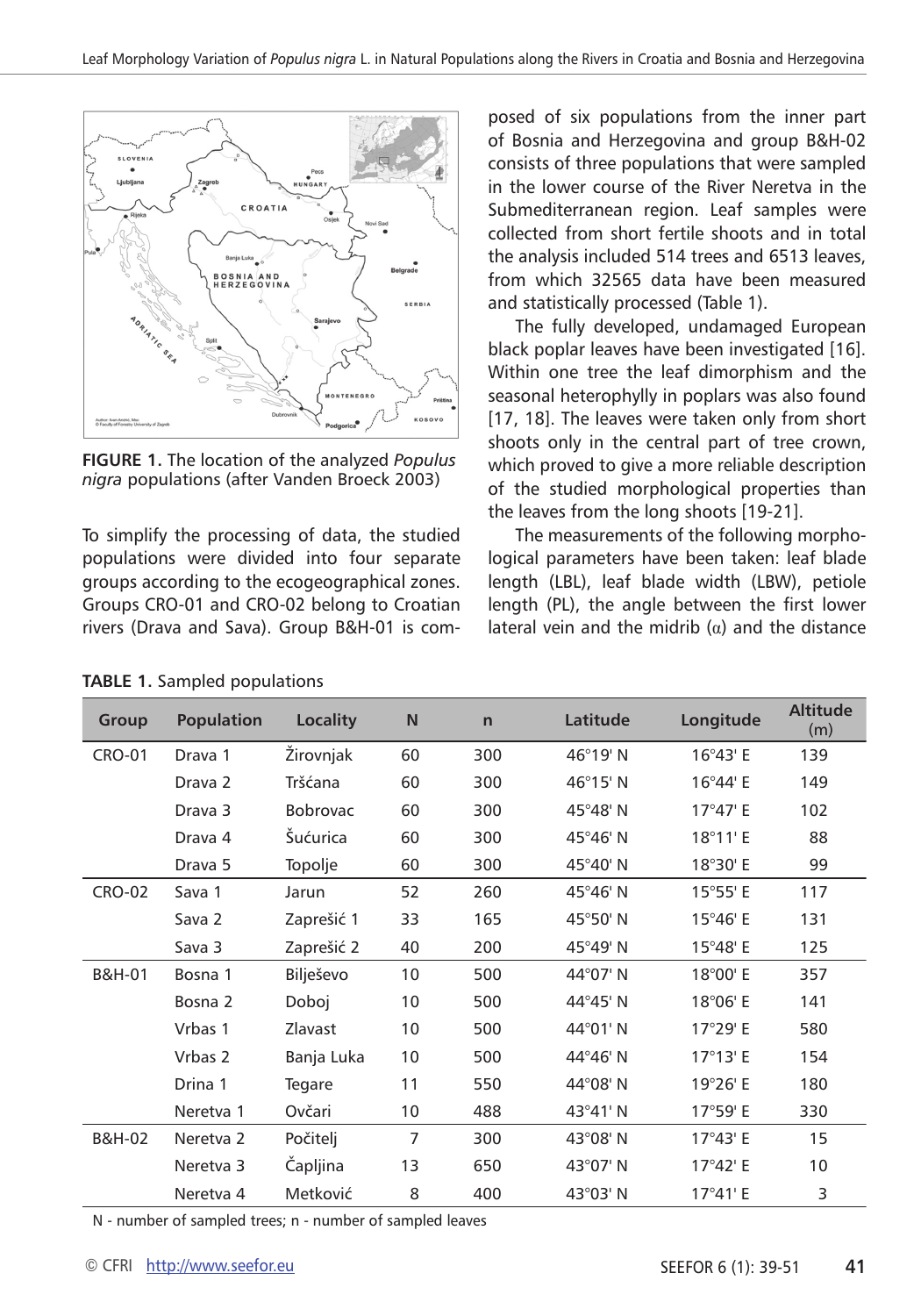between the leaf widest part and the leaf base (DBW), as shown in Figure 2.

Measured morphological traits were summarized using descriptive statistical parameters, with standard algorithms using descriptive statistical analysis [22]. Data are presented following univariate statistical parameters: arithmetical mean (M), standard deviation (SD) and the coefficient of variation (CV). Statistically significant differences between the investigated objects were determined using univariate nonparametric Kruskal-Wallis analysis of variance tests (Kruskal-Wallis ANOVA).

The analysis was carried out on the entire sample in a manner that examined differences between all populations, among the groups CRO-01, CRO-02, B&H-01 and B&H-02, between the groups CRO-01 and CRO-02, groups B&H-01 and B&H-02 and between the populations on the basis of belonging to a particular river system.

According to McGarigal *et al.* [23], multivariate statistical methods were used (the



**Figure 2.** The investigated leaf morphological traits (LBL - leaf blade length, LBW - leaf blade width, DBW - distance between the leaf widest part and the leaf base, PL - petiole length,  $\alpha$  angle between the first lower lateral vein and the midrib).

principal components analysis and the discriminant analysis) to show the similarities or the differences between the studied populations and groups on the basis of the measured morphological characteristics of leaves. In both analyses the arithmetic means of each population for each parameter were used. Five principal components in total were derived by principal component analysis. The first two of them were selected by Kaiser criterion (eigenvalue greater than 1) for further analysis of relations between populations [24]. When it comes to the interpretation of the results, the first two principal components are shown in the graph to determine the trend of the relationship between the populations. To determine the features that best distinguish predefined groups, a discriminant analysis was carried out. These statistical analyses were performed using the statistical program STATISTICA 8.0 [25].

### **Results**

The results of the descriptive statistical analysis in Table 2 are shown according to the populations, and in Table 3 are listed according to the investigated groups. The results show that the Croatian population from the group CRO-01 has the highest average values for the traits such as leaf blade length (LBL), leaf blade width (LBW), the distance between the leaf widest part and the leaf base (DBW) and the petiole length (PL). On the contrary, the highest average values for the trait angle between the first lower lateral vein and the midrib  $(\alpha)$  were peculiar to populations from the group CRO-2. The two groups of studied populations from Bosnia and Herzegovina had larger and wider leaf blades (LBL, LBW) and longer petioles (PL) that characterized populations from the inner part of Bosnia and Herzegovina (group B&H-01). Populations which were sampled in the lower course of the River Neretva (group of B&H-02), except that they had smaller leaves, also had the higher values for the angle between the first lower lateral vein and the midrib  $(α)$ . Also it can be seen that the highest degree of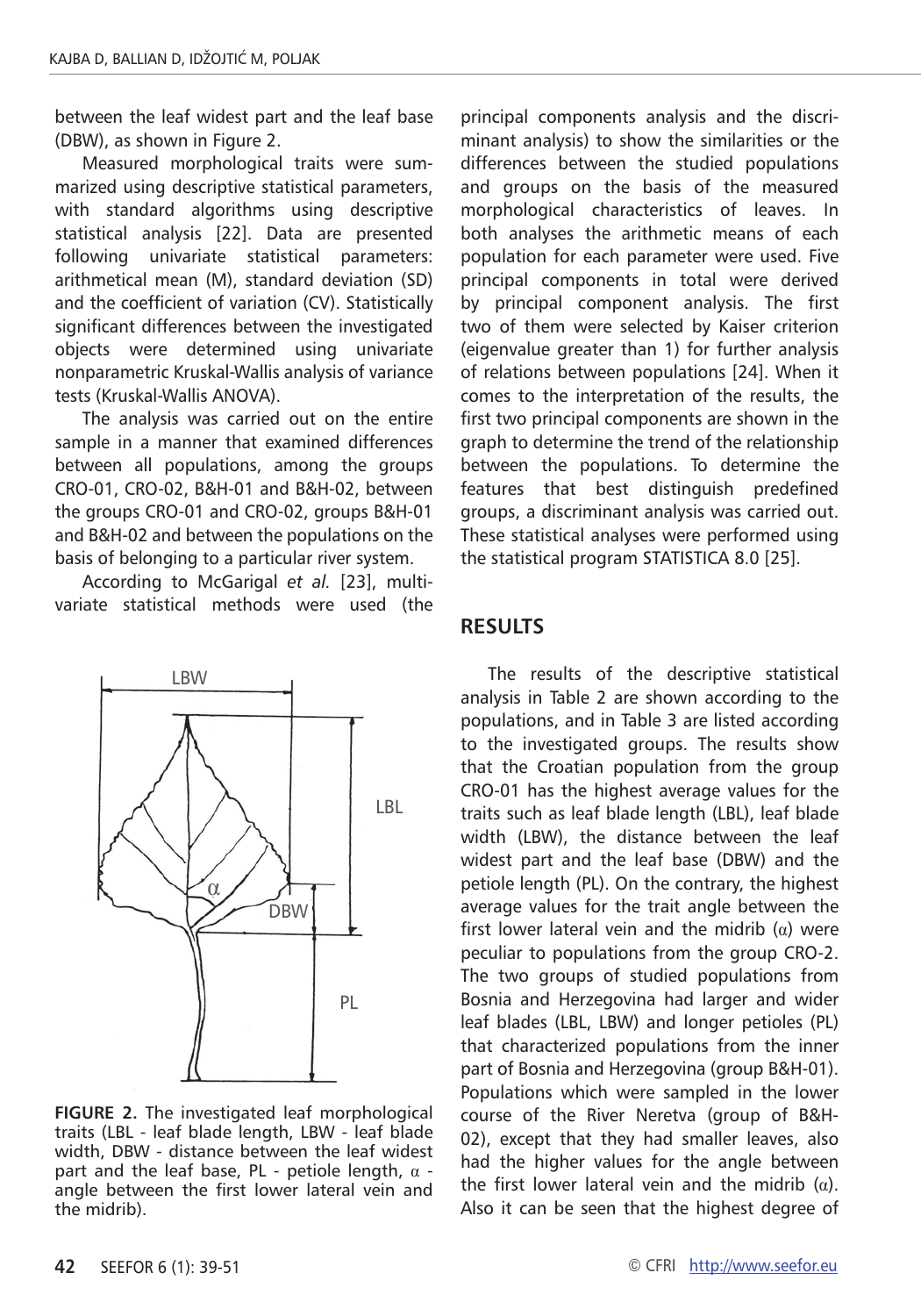|                      | $LBL$ (cm)     |      | $LBW$ (cm)     |           | DBW (cm)       |      | $PL$ (cm)           |      | $\alpha$ (°)                        |           |
|----------------------|----------------|------|----------------|-----------|----------------|------|---------------------|------|-------------------------------------|-----------|
| <b>Population</b>    | $M \pm SD$     | CV   | $M \pm SD$     | <b>CV</b> | $M \pm SD$     | CV   | $M \pm SD$          | CV   | $M \pm SD$                          | <b>CV</b> |
| Drava 1              | $5.5 \pm 1.18$ | 21.5 | $4.5 \pm 0.97$ | 21.3      | $2.0 \pm 0.43$ | 21.5 | $3.2 \pm 0.99$      | 30.9 | $38.9 + 5.56$                       | 14.3      |
| Drava 2              | $5.5 \pm 1.06$ | 19.4 | $4.2 \pm 0.87$ | 20.8      | $2.0 \pm 0.43$ | 21.2 | $3.0 \pm 0.86$      | 29.1 | $36.9 + 5.21$                       | 14.1      |
| Drava <sub>3</sub>   | $4.5 \pm 1.14$ | 25.4 | $3.9 + 0.91$   | 23.7      | $1.7 \pm 0.42$ | 24.9 | $2.9 \pm 0.94$      | 33.1 | $39.7 \pm 6.37$                     | 16.0      |
| Drava 4              | $5.1 \pm 1.06$ | 20.6 | $4.4 \pm 0.95$ | 21.7      | $1.9 + 0.45$   | 23.2 | $3.0 \pm 0.93$      | 31.2 | $39.8 \pm 6.56$                     | 16.5      |
| Drava 5              | $4.6 \pm 0.99$ | 21.5 | $4.0 \pm 0.83$ | 21.0      | $1.8 + 0.39$   | 22.0 | $2.9 \pm 0.95$      | 32.8 | $40.0 \pm 6.06$                     | 15.1      |
| Sava 1               | $4.4 \pm 1.09$ | 24.8 | $3.3 \pm 0.94$ | 28.1      | $1.7 \pm 0.46$ | 27.2 | $2.2 \pm 0.81$      | 37.3 | $34.4 \pm 7.77$                     | 22.6      |
| Sava <sub>2</sub>    | $4.9 \pm 1.10$ | 22.2 | $3.8 + 0.95$   | 25.1      | $1.9 + 0.53$   | 27.2 | $2.4 \pm 0.79$      | 33.0 | $33.2 + 8.25$                       | 24.8      |
| Sava 3               | $4.9 \pm 1.11$ | 22.7 | $3.6 + 0.85$   | 23.3      | $1.8 \pm 0.52$ | 28.3 | $2.5 \pm 0.85$      | 33.8 | $32.8 + 8.36$                       | 25.5      |
| Bosna 1              | $6.3 \pm 0.86$ | 13.6 | $4.8 \pm 0.57$ | 12.0      | $1.7 \pm 0.28$ | 16.0 |                     |      | $3.8 \pm 0.74$ 19.4 42.7 ± 7.72     | 18.1      |
| Bosna 2              | $6.4 \pm 1.15$ | 17.9 | $4.9 \pm 0.81$ | 16.3      | $1.8 + 0.39$   | 21.2 | $3.7 \pm 0.86$ 22.9 |      | $42.3 \pm 6.44$                     | 15.2      |
| Vrbas 1              | $6.1 \pm 0.70$ | 11.4 | $4.8 \pm 0.50$ | 10.4      | $1.9 + 0.30$   | 15.7 | $3.9 \pm 0.62$      | 16.0 | $39.7 \pm 5.44$                     | 13.7      |
| Vrbas 2              | $6.3 \pm 077$  | 12.2 | $4.7 \pm 0.57$ | 12.1      | $1.7 \pm 0.27$ | 15.8 | $3.7 \pm 0.77$ 20.8 |      | $42.0 \pm 8.15$                     | 19.4      |
| Drina                | $6.7 \pm 0.92$ | 13.6 | $4.8 \pm 0.66$ | 13.7      | $1.9 + 0.35$   | 18.8 | $3.8 \pm 0.88$ 23.3 |      | $41.3 \pm 6.14$                     | 14.9      |
| Neretva 1            | $6.0 \pm 0.72$ | 12.0 | $4.6 \pm 0.53$ | 11.6      | $1.7 \pm 0.25$ | 15.1 | $3.3 \pm 0.65$ 19.5 |      | $41.0 \pm 8.43$                     | 20.6      |
| Neretva <sub>2</sub> | $5.1 \pm 0.71$ | 13.9 | $3.7 \pm 0.54$ | 14.7      | $1.7 \pm 0.41$ | 24.3 | $2.3 \pm 0.69$      | 30.1 | $45.7 \pm 6.75$                     | 14.8      |
| Neretva 3            | $5.0 \pm 0.67$ | 13.5 | $3.6 \pm 0.48$ | 13.5      | $1.6 \pm 0.25$ | 16.1 | $2.0 \pm 0.46$ 23.0 |      | $43.3 \pm 6.43$                     | 14.8      |
| Neretva 4            | $5.1 \pm 0.94$ | 18.5 | $3.8 \pm 0.64$ | 16.8      | $1.7 \pm 0.38$ | 22.4 |                     |      | $2.3 \pm 0.54$ 23.2 45.7 $\pm 6.26$ | 13.7      |

**Table 2.** Descriptive statistics of the measured morphological traits at the population level

LBL - leaf blade length; LBW - leaf blade width; DBW - distance between the leaf widest part and the leaf base;<br>PL - petiole length; a - angle between the first lower lateral vein and the midrib;<br>M - average value; SD - st

variability shows the trait of petiole length (PL) as it is shown in Tables 2 and 3. Higher variability for all measured characters for Croatian river populations was determined for the group CRO-02 (the River Sava) and in Bosnia and Herzegovina for the group B&H-02 (lower part of the River

Neretva), except for the trait angle between the first lower lateral vein and the midrib  $(\alpha)$ , which shows a slightly greater degree of variability.

The differences between populations and analysed groups, as well as the differences between the populations belonging to a particular

|  |  | TABLE 3. Descriptive statistics of the measured morphological traits at the group level |  |
|--|--|-----------------------------------------------------------------------------------------|--|
|  |  |                                                                                         |  |

| <b>Population</b> | $LBL$ (cm) |           | $LBW$ (cm) |           | DBW (cm)                                                                |           | $PL$ (cm)  |           | $\alpha$ (°)                                                                                         |           |
|-------------------|------------|-----------|------------|-----------|-------------------------------------------------------------------------|-----------|------------|-----------|------------------------------------------------------------------------------------------------------|-----------|
|                   | $M \pm SD$ | <b>CV</b> | $M+SD$     | <b>CV</b> | $M \pm SD$                                                              | <b>CV</b> | $M \pm SD$ | <b>CV</b> | $M \pm SD$                                                                                           | <b>CV</b> |
| <b>CRO-01</b>     |            |           |            |           |                                                                         |           |            |           | $5.0 \pm 1.16$ 23.1 $4.2 \pm 0.94$ 22.5 $1.9 \pm 0.44$ 23.4 $3.0 \pm 0.94$ 31.6 39.1 $\pm 6.07$ 15.6 |           |
| <b>CRO-02</b>     |            |           |            |           |                                                                         |           |            |           | $47+113$ 24.1 $3.5+0.93$ 26.2 $1.8+0.51$ 28.1 $2.3+0.83$ 35.5 33.6 + 8.11 24.2                       |           |
| B&H-01            |            |           |            |           | $6.3\pm0.90$ 14.2 $4.8\pm0.62$ 13.1 $1.8\pm0.32$ 18.0 $3.7\pm0.78$ 21.0 |           |            |           | $41.5 + 7.19$ 17.3                                                                                   |           |
| B&H-02            | $50+077$   |           |            |           | $15.3$ $3.7\pm0.55$ $15.1$ $1.6\pm0.34$ $20.8$ $2.2\pm0.57$             |           |            |           | $26.4$ $44.6 + 6.56$ 14.7                                                                            |           |
| B&H-02            | 50+077     |           |            |           | $15.3$ $3.7\pm0.55$ $15.1$ $1.6\pm0.34$ $20.8$ $2.2\pm0.57$             |           |            |           | 26.4 44.6 + 6.56 14.7                                                                                |           |

LBL - leaf blade length; LBW - leaf blade width; DBW - distance between the leaf widest part and the leaf base;<br>PL - petiole length; a - angle between the first lower lateral vein and the midrib;<br>M - average value; SD - st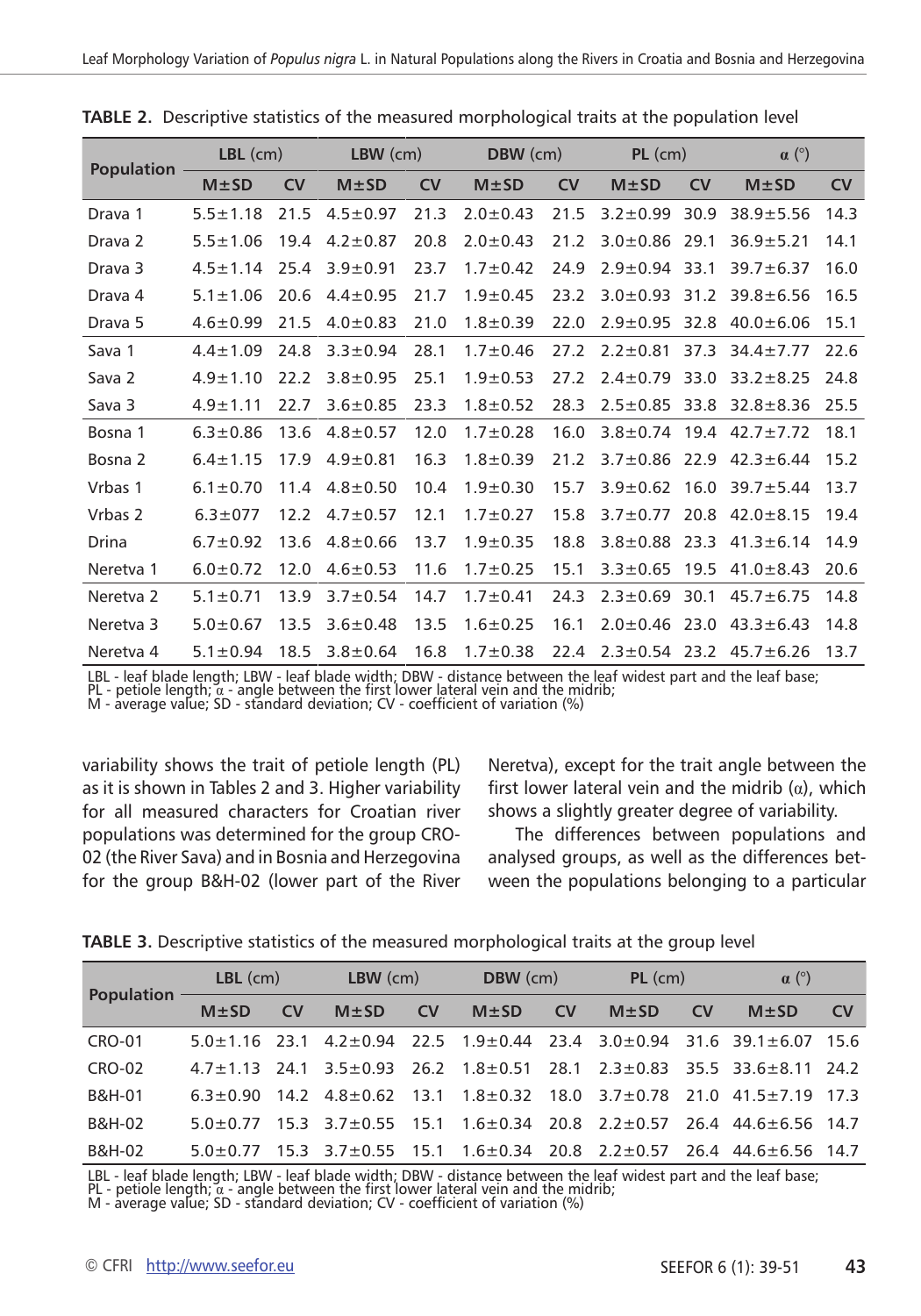river system, were confirmed for all studied characteristics. Table 4 shows the results of non-parametric univariate analysis of variance (Kruskal-Wallis ANOVA). Analysed populations and groups, as well as the populations belonging to a particular river system, differ from each other with statistical significance level of 0.0001 for all the measured characters of leaves.

The results of the principal component analysis show that the cumulative variability captured for the first two PC-axes is approximately 90%, with the largest share of the first PC-axis of approximately 60% (Table 5). The remaining three axes, whose eigenvalue is less than 1 in total variability, contribute to only about 10% and can be ignored. The contribution of each of the measured morphological characters to the each of the calculated PC-axis is shown in Table 6. Figure 3 shows the relation between studied populations based on the first and second principal components. From the Table 6 we can assume that all of the original variables are positively correlated with the first principal component, regarding that from the right side of the diagram populations with larger leaves are grouped and on the left side populations with smaller leaves. The distribution of the studied populations along the second PC-axis largely

#### **Table 4.** Kruskal-Wallis ANOVA for the measured morphological traits

Analyse 1 – population: H (16, N = 6513); p = 0,0001;  $\chi^2 = Chi-Square$  test (df=16). Analyse 2 – river: H (5, N = 6513); p = 0,0001;  $\chi^2$  = *Chi-Square* test (df = 5). Analyse 3 – group:  $N = 6513$ );  $p = 0,0001$ ;  $\chi^2 =$  *Chi-Square* test (df=3). Analyse  $4 - \text{CRO-01/CRO-02}: H(1, N = 2125): p = 0,0001: y^2 = \text{Chi-Square test (df=1)}$ 

$$
x_1 = 12.5
$$
\n
$$
x_2 = 12.5
$$
\n
$$
x_3 = 12.5
$$
\n
$$
x_4 = 12.5
$$
\n
$$
x_5 = 12.5
$$
\n
$$
x_6 = 12.5
$$
\n
$$
x_7 = 12.5
$$
\n
$$
x_8 = 12.5
$$
\n
$$
x_9 = 12.5
$$
\n
$$
x_9 = 12.5
$$
\n
$$
x_9 = 12.5
$$
\n
$$
x_9 = 12.5
$$
\n
$$
x_9 = 12.5
$$
\n
$$
x_9 = 12.5
$$
\n
$$
x_9 = 12.5
$$
\n
$$
x_9 = 12.5
$$
\n
$$
x_9 = 12.5
$$
\n
$$
x_9 = 12.5
$$
\n
$$
x_9 = 12.5
$$
\n
$$
x_9 = 12.5
$$
\n
$$
x_9 = 12.5
$$
\n
$$
x_9 = 12.5
$$
\n
$$
x_9 = 12.5
$$
\n
$$
x_9 = 12.5
$$
\n
$$
x_9 = 12.5
$$
\n
$$
x_9 = 12.5
$$
\n
$$
x_9 = 12.5
$$
\n
$$
x_9 = 12.5
$$
\n
$$
x_9 = 12.5
$$
\n
$$
x_9 = 12.5
$$
\n
$$
x_9 = 12.5
$$
\n
$$
x_9 = 12.5
$$
\n
$$
x_9 = 12.5
$$
\n
$$
x_9 = 12.5
$$
\n
$$
x_9 = 12.5
$$
\n
$$
x_9 = 12.5
$$
\n
$$
x_9 = 12.5
$$
\n
$$
x_9 = 12.5
$$
\n
$$
x_9 = 12.5
$$
\n
$$
x_9 = 12.5
$$
\n<math display="block</math>

|               | <b>Kruskal-Wallis</b> |            |            | <b>Morphological trait</b> |           |              |
|---------------|-----------------------|------------|------------|----------------------------|-----------|--------------|
| Analyse       | test                  | <b>LBL</b> | <b>LBW</b> | <b>DBW</b>                 | <b>PL</b> | $\alpha$ (°) |
| Population    | н                     | 2592.36    | 2433.03    | 691.07                     | 2992.43   | 1114.49      |
|               | $\chi^2$              | 2027.61    | 2131.20    | 504.51                     | 2451.45   | 713.73       |
| River         | н                     | 2052.17    | 1815.07    | 384.41                     | 2346.392  | 932.15       |
|               | $\chi^2$              | 1555.63    | 1549.97    | 284.91                     | 1910.51   | 575.99       |
| Group         | н                     | 2304.53    | 2263.87    | 328.65                     | 2835.83   | 977.52       |
|               | $\chi^2$              | 1871.01    | 2044.90    | 233.19                     | 2323.13   | 584.83       |
| CRO-01/       | н                     | 41.68      | 197.18     | 17.73                      | 204.18    | 293.32       |
| <b>CRO-02</b> | $\chi^2$              | 36.62      | 133.44     | 6.97                       | 149.31    | 273.09       |
| B&H-01/       | н                     | 1518.47    | 1899.93    | 223.40                     | 2275.50   | 148.79       |
| B&H-02        | $\chi^2$              | 1044.38    | 1418.36    | 158.40                     | 1589.24   | 88.97        |

LBL - leaf blade length; LBW - leaf blade width; DBW - distance between the leaf widest part and the leaf base; PL - petiole length;  $\alpha$  - angle between the first lower lateral vein and the midrib

| <b>Main</b><br>components | <b>Eigenvalue</b> | % Total Variance | Cumulative<br><b>Eigenvalue</b> | Cumulative % |
|---------------------------|-------------------|------------------|---------------------------------|--------------|
|                           | 2.992682          | 59.85364         | 2.992682                        | 59.8536      |
| 2                         | 1.498491          | 29.96981         | 4.491173                        | 89.8235      |
| 3                         | 0.352645          | 7.05290          | 4.843818                        | 96.8764      |
| 4                         | 0.136580          | 2.73159          | 4.980397                        | 99.6079      |
| 5                         | 0.019603          | 0.39205          | 5.000000                        | 100.0000     |

**Table 5.** Eigenvalues, the percent of variance and cumulative variance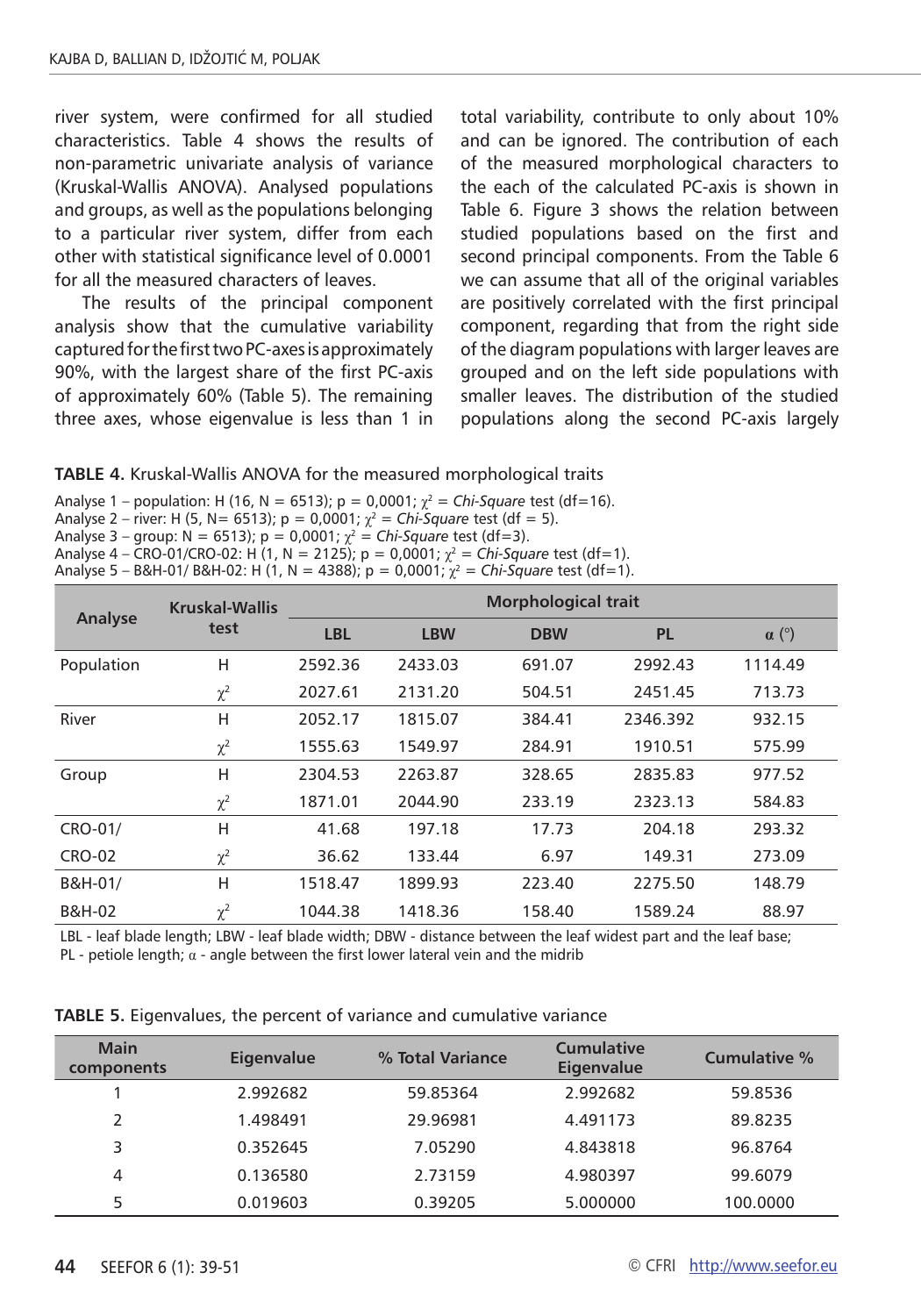

FIGURE 3. Scatterplot of the PC analysis for 17 studied populations of Populus nigra. Particular values for the first PC are on the x axis, and for the second PC on the y axis.

contributes to a positive correlation for the trait angle between the first lower lateral vein and the midrib  $(\alpha)$ , and a negative correlation for the character distance between the leaf widest part and the leaf base (DBW).

The discriminant analysis was used to determine which leaf morphological characters best separate the studied groups. The results of the discriminant analysis suggest that the variability between the experimental groups is significant (Wilk's  $\lambda = 0.00032$ ; F (15, 25) = 29.336; p<0.00001). For five variables and four groups of canonical analysis, three discriminant functions were obtained. From the means of the canonical variables it is evident that the discriminant function 1 in the fullest extent particularly distinguishes group B&H-01 from other studied groups (Figure 4, Table 7). In the Table 8 it is evident that in this differentiation largely contribute characters such as the distance between the leaf widest part and the leaf base (DBW) and petiole length (PL). Since this table contains the eigenvalue and the cumulative proportion of the explained

| Variable     | <b>Factor 1</b> | <b>Factor 2</b> | <b>Factor 3</b> | <b>Factor 4</b> | <b>Factor 5</b> |
|--------------|-----------------|-----------------|-----------------|-----------------|-----------------|
| LBL          | 0.546315        | 0.080723        | $-0.151271$     | 0.804953        | 0.155539        |
| LBW          | 0.571610        | $-0.040310$     | $-0.016851$     | $-0.235424$     | $-0.784812$     |
| PL           | 0.554369        | $-0.074487$     | $-0.276459$     | $-0.531439$     | 0.572949        |
| <b>DBW</b>   | 0.165978        | $-0.711838$     | 0.668192        | 0.060142        | 0.125061        |
| $\alpha$ (°) | 0.199824        | 0.692529        | 0.673739        | $-0.102872$     | 0.126362        |

**Table 6.** Factor-variable correlations (factor loadings)

LBL - leaf blade length; LBW - leaf blade width; DBW - distance between the leaf widest part and the leaf base; PL - petiole length;  $\alpha$  - angle between the first lower lateral vein and the midrib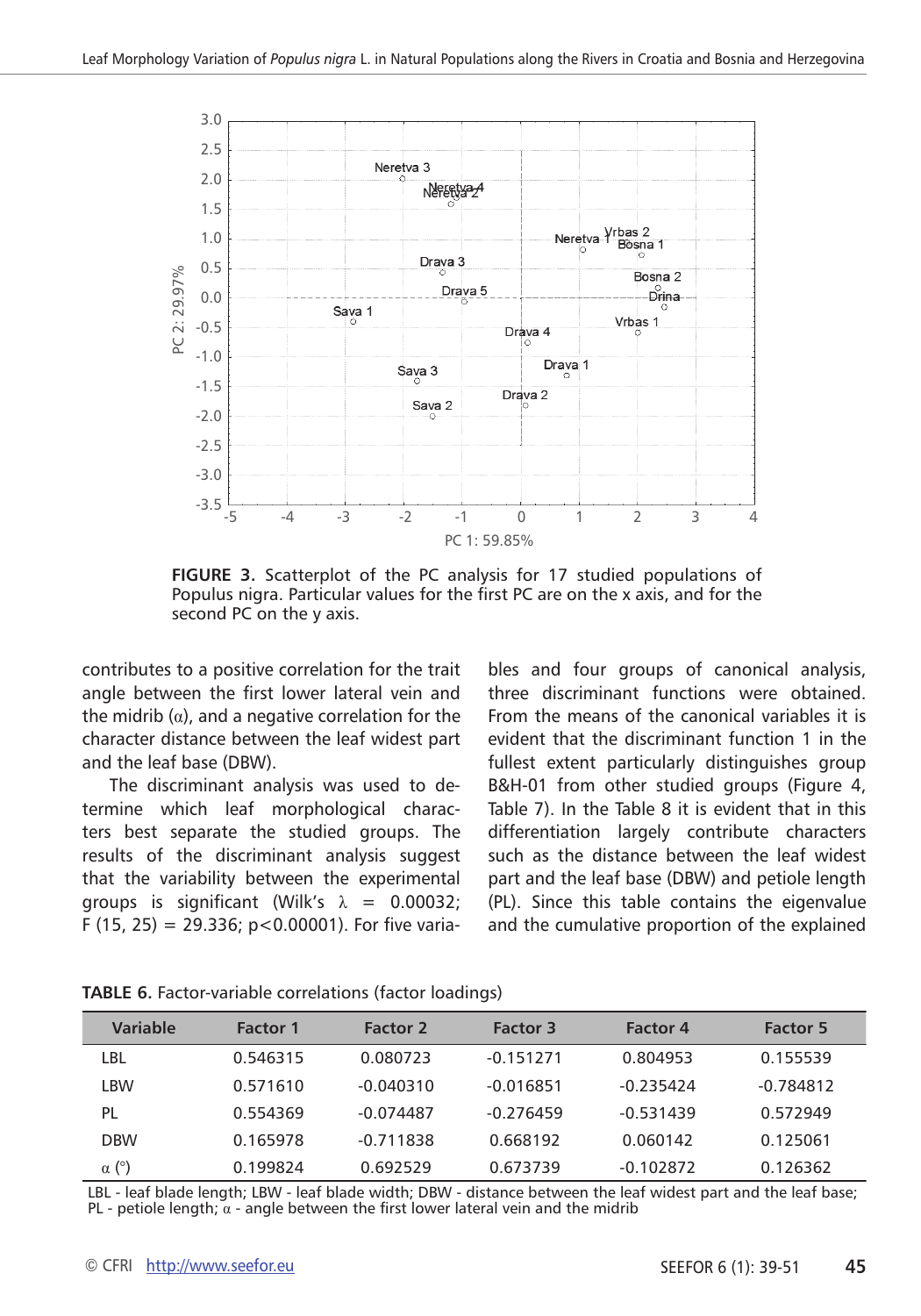

**Figure 4.** Scatterplot of the canonical scores for four studied groups of Populus nigra. Particular values for the first discriminant function are on the x axis, and for the second function on the y axis

variation for each discriminant function, it can be determined that the discriminant function 1 contains 68.2% of the explained variability. The discriminant function 2, which together with discriminant function 1 explains 95.9% of the variability, clearly distinguished group of B&H-02 from the other three studied populations which were sampled on the River Sava and which belong to the group CRO-02 (Figure 4, Table 7). Variables  $\alpha$  (the angle between the first lower lateral vein and the midrib) and LBL (leaf blade length) largely contribute in the differentiation between these two groups, as it is shown in Table 8. The third discriminant function, which explains only 4.1% of the total variability, best

**Table 7.** Means of canonical variables

| Group             | Root 1     | Root 2     | Root 3     |
|-------------------|------------|------------|------------|
| <b>B&amp;H-01</b> | $-7.60668$ | 0.57274    | $-0.43766$ |
| $CRO-01$          | 2.15751    | $-1.86648$ | 2.01742    |
| B&H-02            | 6.14944    | 6.86594    | $-0.45985$ |
| $CRO-02$          | 5.46808    | $-4.90061$ | $-2.02719$ |

distinguished the two groups of Croatian population belonging to the basin of the River Drava and the River Sava (Table 7).

### **Discussion**

Interpopulation variability and the variation between the river systems were statistically significant for all the investigated morphological traits that correspond to the previous research in the juvenile populations of the European black poplar along the River Drava and the River Sava [19, 20, 26]. Some of the morphological parameters, such as petiole length (PL), show a statistically important difference between the investigated populations, and have also been determined in previous investigations [26]. Interpopulation variability in the Danube basin was in most of morphological characters between 10 and 20% [27]. The highest contribution of variation between populations had a number of veins on the left and the right blade side. The highest contribution of variation within the populations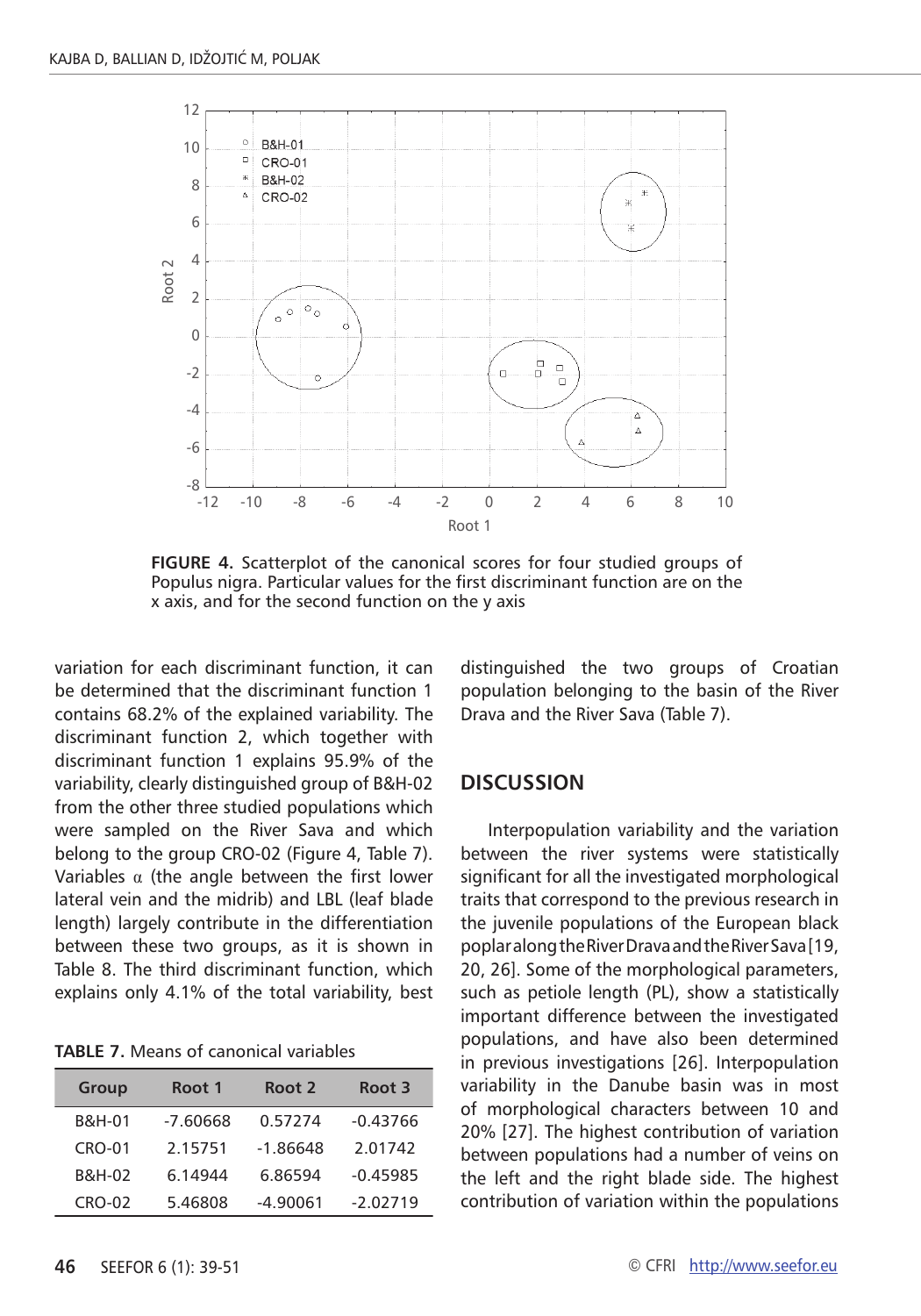| <b>Variable</b>                                 | Root 1     | Root 2     | Root 3     |
|-------------------------------------------------|------------|------------|------------|
| <b>LBL</b>                                      | $-0.67926$ | 1.00828    | $-1.42333$ |
| <b>LBW</b>                                      | $-0.55689$ | $-0.59956$ | 0.81317    |
| <b>PL</b>                                       | $-1.05147$ | $-0.43264$ | 0.13713    |
| <b>DBW</b>                                      | 1.82785    | 0.19787    | 0.82135    |
| $\alpha$ (°)                                    | 0.36774    | 1.13227    | 0.40122    |
| Eigenvalue                                      | 44.12233   | 17.91218   | 2.65094    |
| Cumulative proportion<br>of explained variation | 0.68211    | 0.95902    | 1.00000    |

| <b>TABLE 8.</b> Standardised coefficients for canonical variables |
|-------------------------------------------------------------------|
|-------------------------------------------------------------------|

LBL - leaf blade length; LBW - leaf blade width; DBW - distance between the leaf widest part and the leaf base; PL - petiole length;  $\alpha$  - angle between the first lower lateral vein and the midrib

(more than 50%) had a distance between the base of the leaf blade and the widest part [27]. This character corresponds to the results of the interpopulation differentiation in our study. The mentioned characters is under a genetic control and is less influenced by the environmental changes, so it could serve to estimate the intrapopulation and interpopulation variability, as well as to show the introgression of the genes of other poplar species in local population of the European black poplar. The morphological variation of seven leaf characters from 84 trees of eastern cottonwood (*Populus deltoides* Bartr. ex. Marsh. var. *deltoides*) from nine populations in Ontario was also studied [28]. Leaf characters showed significant variation among populations (P≤0.003) and the number of veins showed a significant correlation with the longitude  $(r=0.81, P<0.009)$  and the latitude  $(r=-0.69, P<sub>0.009</sub>)$ P<0.05). None of the other leaf characters were related to latitude and longitude.

The genetic diversity of ten black poplar populations along the main river systems across Slovenia and Croatia (rivers Soča, Sava, Drava and Mura) was revealed by using six microsatellite loci [29]. The results of this study indicate that the gene pool of the remaining *Populus nigra* populations in this territory is still well preserved. In natural populations, the introgression of the genes of *Populus deltoides* was very low. One of the populations along the River Drava

(Suhopolje, near locality Šućurica, population Drava 4 in Table 1 and 2) was distinct from the others and clustered alone as a separate group.

The assessment of the population genetic structure of the *Populus nigra* L. along the rivers revealed a significant spatial genetic structure which was probably caused by a limited gene flow. This helps to explain the reduced diversity in the juveniles [30-32].

The results of the research of the European black poplar leaf morphological variability in the natural stands along the Sava and Drava show that in the studied progeny the phenotypes resemble each other and mostly prevail among the European black poplar [19, 20, 29] with no introgression with *P. deltoides* or poplar hybrids. These results confirm the researches of Van den Broeck *et al.* [1, 34] carried out in Belgium. By studying the poplar flowering phenology in clonal archives they noted that the male poplar clone (*P. nigra* var. *italica*) and 22 clones of *P*. × c*anadensis* flower earlier than the studied clones of local European black poplar (*P. nigra*). Based on this finding, they concluded that there is no great danger of the introgression of the American black poplar genes into the European black poplar genom, but also that the introgression of genes should not be excluded completely, having in mind that considerable variations in the poplar flowering phenology have been noticed.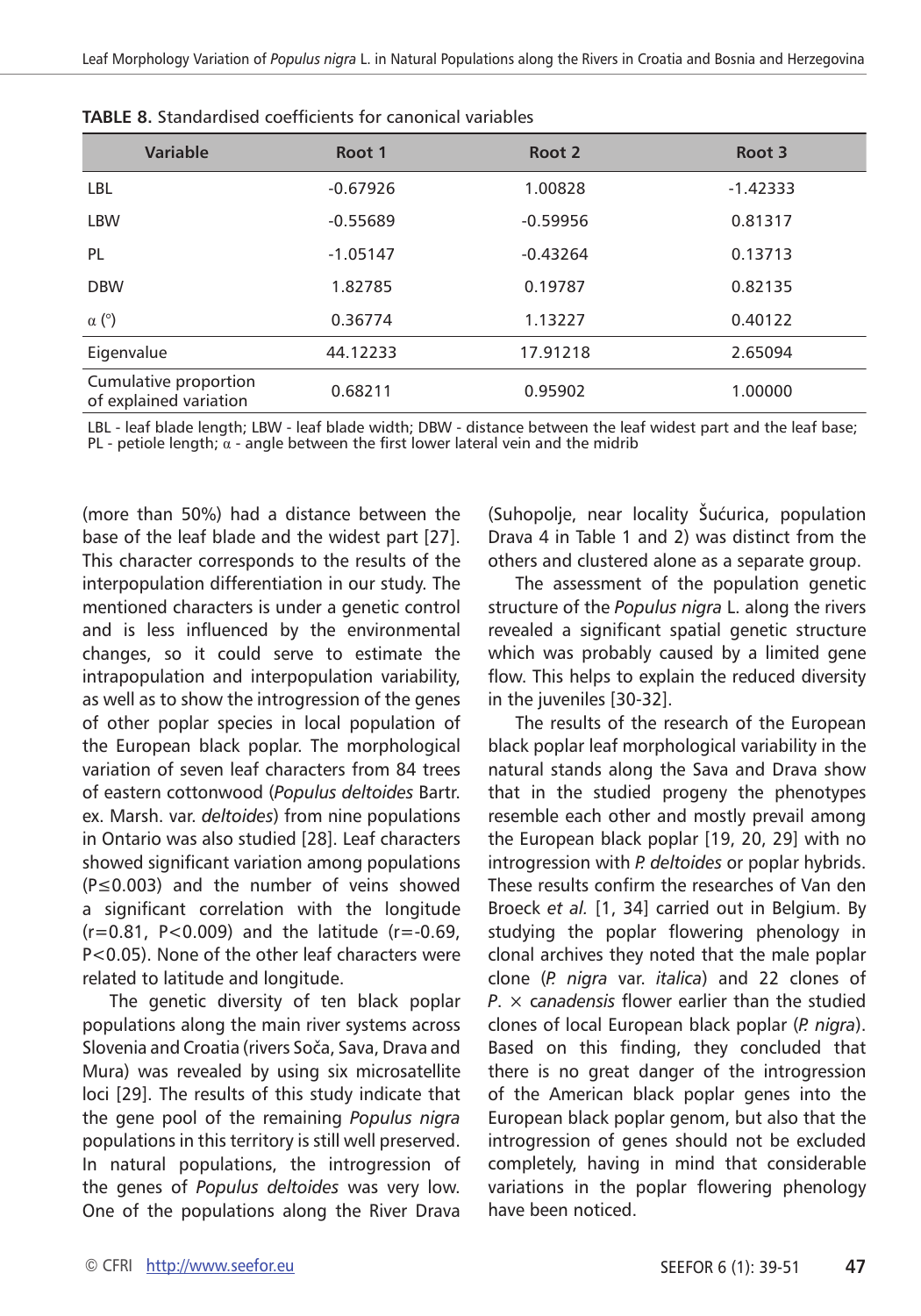Leaf morphometric characters have significantly contributed in the intra- and interpopulation variability of *Populus nigra* populations in the basin of the River Danube [27]. The discriminative model with all characters achieved less than 60.38% of correct allocation due to a high variability of examined characters within populations. The results of morphological analysis do not entirely support the results of the molecular analysis, but they generally support the similarity among neighbouring populations and, according to this, the results provide a proper selection and the use of forest reproductive material.

Hairy subspecies of European black poplar (*Populus nigra* subsp*. caudina*) spreads in a mosaic pattern across a warm and dry area of Herzegovina along the River Neretva, while along the rivers in the region of central and mountainous Bosnian belt only individual trees are mixed with the typical black poplar. It can be assumed that the area of its current distribution range is what has been left of its former and probably much larger population [6]. The habitat of the hairy European black poplar in Herzegovina is the consequence of ecogeographical conditions and of rather historical factors and their effect on the development of flora in that area. This belief leads to the idea that the current distribution of the hairy black poplar is a result of a recent spread of the black poplar from the North (from the River Drava and the River Sava, Groups CRO-01 and CRO-02) toward the South. Individual trees of the hairy black poplar in northern and central Bosnia grow at higher altitudes, in the colder and more humid mountainous region [4]. The isolated Submediterranean populations (Group B&H-02), growing along the River Neretva, can be found at 15 m a.s.l. The average temperature during vegetation period ranges between 15.9°C and 16.9°C for populations from inner Bosnia and Herzegovina (Group B&H-01) and is 20.7°C for populations from the lower course of the River Neretva (Group B&H-02). Ecological and climate conditions along the River Neretva are completely different with characteristically long, warm and dry summers (with the average precipitation of 365 mm in vegetation period). Moreover, these conditions are characterised by a distinctive fluctuation in the water level, as well as the saturation of the pedological layer with lime-stones. We can assume that the hairy black poplar found along the River Neretva is a remnant of an earlier continuous land area, spreading from Greece to Herzegovina via Macedonia and Albania. The hairy type of black poplar (*P. nigra* subsp. *caudina*) growing along the River Neretva differs considerably from the black poplar in the riparian populations along the European rivers. This rare hairy type of *P. nigra* is considered to be a xeromorphic form in the Submediterranean region [15].

In a preliminary attempt to assess the taxonomic status of *P. nigra* subsp. *caudina* ten trees from each of seven populations were studied for nuclear and chloroplast markers that have shown differences between species, subspecies, and single clones in *Populus* [15, 35-37]. One of the populations was a pure hairy type, three were hybrids and the others were typical spp. *nigra.* The results show no indication that the hairy type is a separate taxonomic unit because all the polymorphisms are the same as the ones of the European black poplars from Bosnia and Herzegovina, whether they are hairy or not. These results do not support the hypothesis of a possible tertiary relict [6] but rather they support the classification of the hairy type as a xeromorphic ecotype of the European black poplar. For the characterised strong trichome development on petiols of *P. nigra* subsp. *caudina,* candidate genes were analysed in order to understand the basis of its distinctness as well as the genetic variation [38, 39].

There are significant differences between the typical and hairy types of European black poplar in the studied morphological traits and these differences are in accordance with the climate differences in respective habitats of continental riparian forests and Submediterranean type of climate.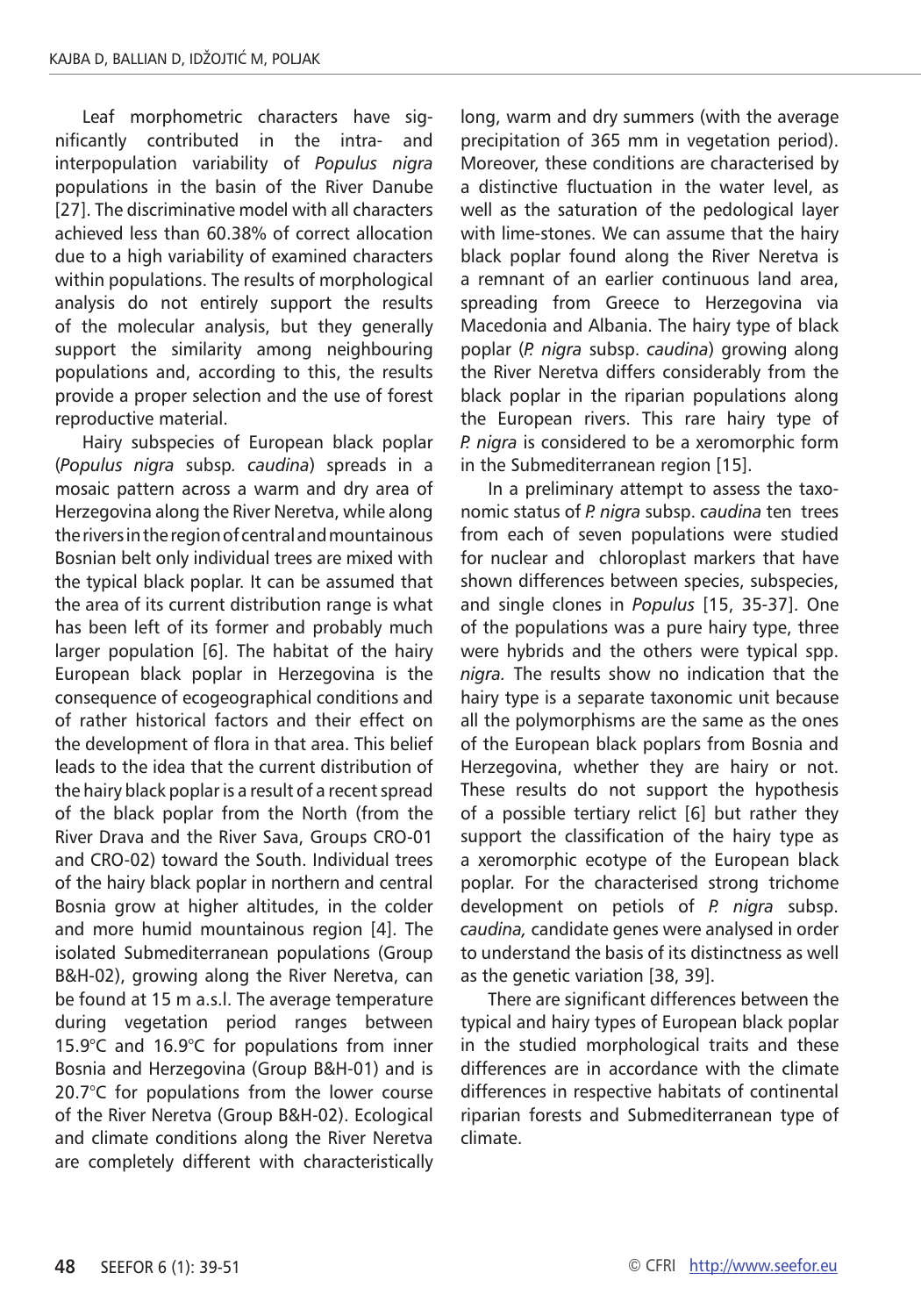## **RefereNces**

- 1. Vanden Broeck A 2003 EUFORGEN Technical Guidelines for genetic conservation and use of European black poplar (*Populus nigra*). IPGRI, Rome, Italy, 6 p. URL: [http://www.euforgen.](http://www.euforgen.org/fileadmin/bioversity/publications/pdfs/EUFORGEN/927_Technical_guidelines_for_genetic_conservation_and_use_for_black_poplar__Populus_nigra_.pdf) [org/fileadmin/bioversity/publications/pdfs/](http://www.euforgen.org/fileadmin/bioversity/publications/pdfs/EUFORGEN/927_Technical_guidelines_for_genetic_conservation_and_use_for_black_poplar__Populus_nigra_.pdf) EUFORGEN/927\_Technical\_quidelines\_for [genetic\\_conservation\\_and\\_use\\_for\\_black\\_](http://www.euforgen.org/fileadmin/bioversity/publications/pdfs/EUFORGEN/927_Technical_guidelines_for_genetic_conservation_and_use_for_black_poplar__Populus_nigra_.pdf) poplar\_Populus\_nigra\_.pdf (2 December 2014)
- 2. Kajba D, Vratarić P 2000 Conservation of European black poplar (*Populus nigra* L.) genetic resources in Croatia. *In*: Isebrands JG, Richardson J (*eds*) 21st Session of the IPC-2000: poplar and willow culture: meeting the needs of society and the environment, Vancouver, Canada, 24-28 September 2000. US Department of Agriculture, Forest Service, North Central Research Station, Gen Tech Rep NC-215, St Paul MN, USA, pp 87. URL: [http://www.nrs.fs.fed.us/pubs/gtr/gtr\\_nc215.](http://www.nrs.fs.fed.us/pubs/gtr/gtr_nc215.pdf) [pdf](http://www.nrs.fs.fed.us/pubs/gtr/gtr_nc215.pdf) (2 December 2014)
- 3. Ballian D 2004 The status of black and white poplars (*Populus nigra* L., *P. alba* L.) in Bosnia and Herzegovina. *In*: Koskela J, de Vries SMG, Kajba D, von Wühlisch G (*eds*) *Populus nigra* Network, Report of the seventh (25-27 October 2001, Osijek, Croatia) and eight (22-24 May 2003 Treppeln, Germany) meetings. IPGRI, Rome, Italy, pp 17-20
- 4. Janjić N 1984 Prilog poznavanju svojti crne topole (*P. nigra* L.) u Bosni i Hercegovini. *Glasnik Zemaljskog muzeja BiH u Sarajevu* 23: 255-278
- 5. Dzekov S 1960 Domašnata crna topola (*P. nigra*) vo NR Makedonija. *Godišen Zbornik na Zemjodelsko-šumarskiot fakultet*, 44 p
- 6. Papaioannou J 1963 The Geographical Distribution of *P. nigra* var. *pubescens* Parl. and *P. thevestina* Dode and Their Hybrids. Food and Agriculture Organization of the United Nations, Rome, Italy, pp 1-15
- 7. BUGALA W 1967 Systematyka euroazjatyckich topoli z grupy *P. nigra* L. *Rocznik Arboretum Kornickie* 12: 47-220
- 8. Peters RL 1990 Effects of global warming on forests. *For Ecol Manag* 35 (1-2): 13-33. DOI: [http://dx.doi.org/10.1016/0378-1127\(90\)90229-5](http://dx.doi.org/10.1016/0378-1127(90)90229-5)
- 9. Erwin TL 1991 An evolutionary basis for conservation strategies. *Science* 253 (5021): 750-752. DOI: [http://dx.doi.org/10.1126/](http://dx.doi.org/10.1126/science.253.5021.750) [science.253.5021.750](http://dx.doi.org/10.1126/science.253.5021.750)
- 10. Eriksson G, Namkoong G, Roberds JH 1993 Dynamic gene conservation for uncertain futures. *For Ecol Manag* 62 (1-4): 15-37. DOI: [http://dx.doi.](http://dx.doi.org/10.1016/0378-1127(93)90039-p) [org/10.1016/0378-1127\(93\)90039-p](http://dx.doi.org/10.1016/0378-1127(93)90039-p)
- 11. Aitken SN, Yeaman S, Holliday JA, Wang T, CURTIS-MCLANE S 2008 Adaptation, migration or extirpation: climate change outcomes for tree populations. *Evol Appl* 1: 95-111. DOI: [http://](http://dx.doi.org/10.1111/j.1752-4571.2007.00013.x) [dx.doi.org/10.1111/j.1752-4571.2007.00013.x](http://dx.doi.org/10.1111/j.1752-4571.2007.00013.x)
- 12. Cagelli L, Lefévre F 1995 The conservation of *Populus nigra* and gene flow with cultivated poplars in Europe. *Forest Genetics* 2: 135-144
- 13. Lefèvre F, Kajba D, Heinze B, Rotach P, de Vries SMG, TUROK J 2001 Black poplar: a model for gene resource conservation in forest ecosystems. *Forest Chron* 77 (2): 239-244. DOI: [http://dx.doi.](http://dx.doi.org/10.5558/tfc77239-2) [org/10.5558/tfc77239-2](http://dx.doi.org/10.5558/tfc77239-2)
- 14. Lefèvre F, Barsoum N, Heinze B, Kajba D, Rotach P, de Vries SMG, Turok J 2001 EUFORGEN Technical Bulletin: *In situ* Conservation of *Populus nigra*. IPGRI, Rome, Italy, 58 p
- 15. Kajba D, Ballian D, Idžojtić M, Bogdan S, 2004 The differences among hairy and typical European black poplars and the possible role of the hairy type in relation to climatic changes. *For Ecol Manag* 197 (1-3): 279-284. DOI: [http://dx.doi.](http://dx.doi.org/10.1016/j.foreco.2004.05.024) [org/10.1016/j.foreco.2004.05.024](http://dx.doi.org/10.1016/j.foreco.2004.05.024)
- 16. Bissoffi S, Cagelli L 1992 Leaf shape as a tool for the discrimination among poplar clones. 19th Session FAO/IPC, Zaragoza, Spain, FO:CIP:NR 92/2
- 17. Zsuffa L 1974 The genetics of *Populus nigra* L. *Annales Forestales* 6 (2): 29-53
- 18. ECKENWALDER JE 1996 Systematics and evolution of *Populus*. *In*: Stettler RF, Bradshaw Jr HD, Heilman PE, Hinckley TM (*eds*) Biology of *Populus* and its Implications for Management and Conservation. National Research Council of Canada, NCR Research Press, Ottawa, Canada, pp 7-32
- 19. Krstinić A, Trinajstić I, Kajba D, Samardžić J 1997 Morphological variability of the leaves of black poplar (*Populus nigra* L.) in natural stands along the Sava river (Croatia). *In*: Turok J, Lèfevre F, de Vries S, Alba N, Heinze B, van Slycken J (*eds*) *Populus nigra* Network, Report of the fourth meeting, Geraardsbergen, Belgium, 3-5 October 1997. IPGRI, Rome, Italy, pp 71-77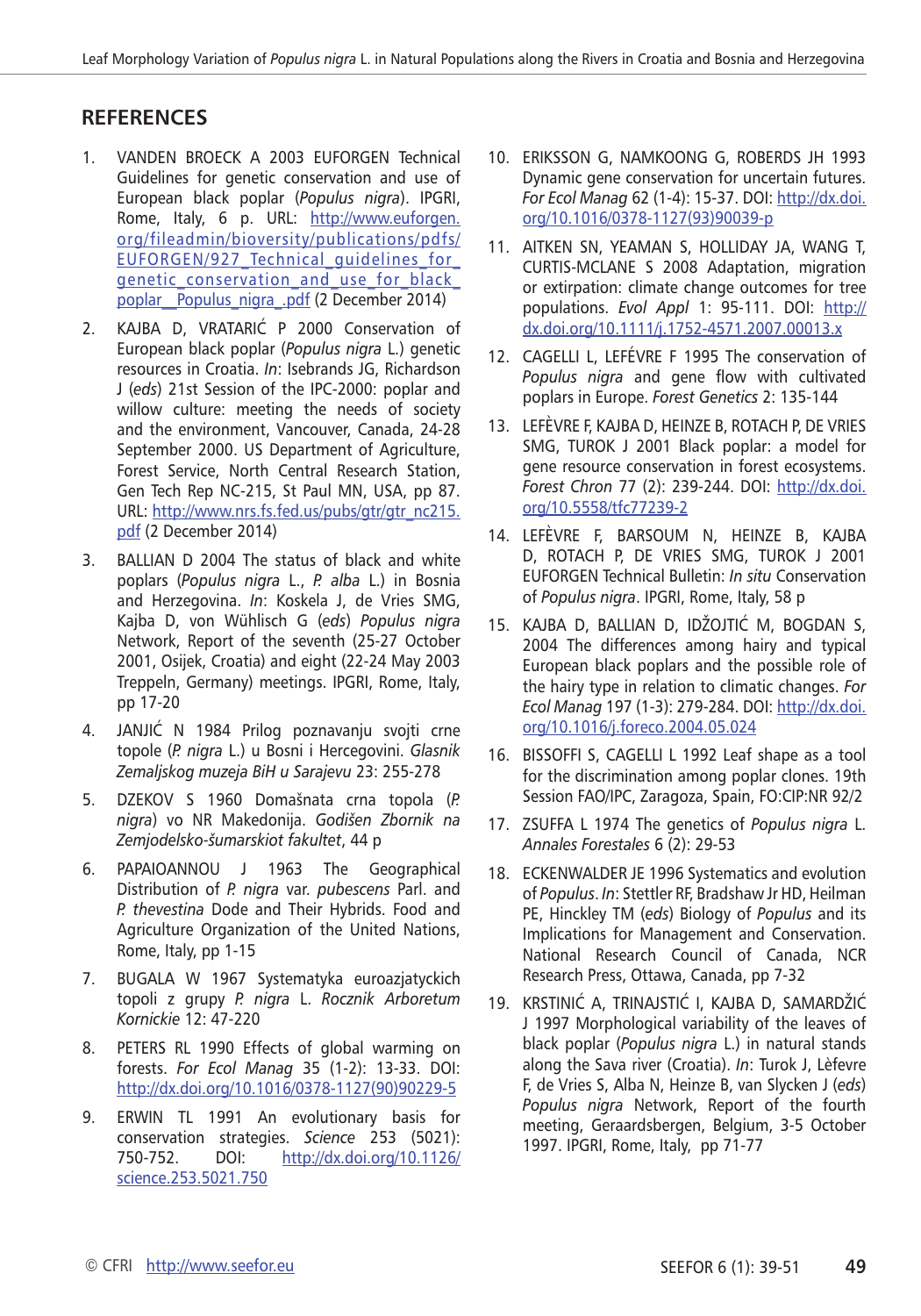- 20. Kajba D, Idžojtić M, Bogdan S 1999 Discriminant analysis of leaf morphological characters of the European Black Poplar (*Populus nigra* L.) in natural population in Croatia. *In*: Turok J, Lefévre F, de Vries S, Alba N, Heinze B, Voloyanchuk R, Lipman E (*eds*) *Populus nigra* Network, Report of the fifth meeting, Kyiv, Ukraine, 5-9 May 1999. IPGRI, Rome, Italy, pp 73-76
- 21. Maksimović Z, Šijačić-Nikolić M 2013 Morphometric characteristics of black poplar (*Populus nigra* L.) leaves in the area of Great War Island. *Bulletin of the Faculty of Forestry* 108: 93- 108. DOI:<http://dx.doi.org/10.2298/gsf1308093m>
- 22. Sokal RR, Rohlf FJ 1989 Biometry. Freeman and Co., San Francisco, CA, USA, 859 p
- 23. McGarigal K, Cushman S, Stafford S 2000 Multivariate statistics for wildlife and ecology research. Springer-Verlag, New York, NY, USA, 283 p. DOI: [http://dx.doi.org/10.1007/978-1-4612-](http://dx.doi.org/10.1007/978-1-4612-1288-1) [1288-1](http://dx.doi.org/10.1007/978-1-4612-1288-1)
- 24. Kaiser HF 1960 The application of electronic computers to factor analysis. *Educ Psychol Meast* 20: 141-151. DOI: [http://dx.doi.](http://dx.doi.org/10.1177/001316446002000116) [org/10.1177/001316446002000116](http://dx.doi.org/10.1177/001316446002000116)
- 25. STATSOFT INC, 2001 STATISTICA (data analysis software system), version 8.0. URL: [http://www.](http://www.statsoft.com) [statsoft.com](http://www.statsoft.com) (4 December 2014)
- 26. KAJBA D, Romanić B 2002 Morphological leaf variability of the European black poplar (*Populus nigra* L.) in natural populations in the Drava River Basin in Croatia. *In*: van Damm B, Bordács S (*eds*) Genetic diversity in river populations of European Black Poplar – implications for riparian eco-system management, Szeksárd, Hungary, 16-20 May 2001. Csiszár Nyomda, Budapest, Hungary, pp 221-227
- 27. ŠILER B, SKORIĆ M, MIŠIĆ D, KOVAČEVIĆ B, JELIĆ M, PATENKOVIĆ A, KURBALIJA NOVIČIĆ Z 2014 Variability of European Black Poplar (*Populus nigra* L.) in the Danube Basin. Vojvodinašume, Novi Sad, 128 p.
- 28. RAJORA OP, ZSUFFA L, DANCIK BP 1991 Allozyme and Leaf Morphological Variation of Eastern Cottonwood at the Northern Limits of Its Range in Ontario. *Forest Sci* 37 (2): 688-702
- 29. BOŽIĆ G, Heinze B, Kajba D, Krystufek V, Vanden Broeck A 2010 Genetic diversity in *Populus nigra* L. populations along rivers in Eastern Austria, Slovenia and Croatia as revealed by microsatellite markers. *In*: Spano P, Cherubini L (*eds*) Fifth International Poplar Symposium, Poplars and Willows: from research models to multipurpose trees for a bio-based society, Orvieto, Italy, 20-25 September 2010, pp 22
- 30. POSPIŠKOVÁ M, ŠÁLKOVÁ I 2006 Population structure and parentage analysis of black poplar along the Morava River. *Can J Forest Res* 36 (5): 1067-1076. DOI: [http://dx.doi.org/10.1139/x06-](http://dx.doi.org/10.1139/x06-003) [003](http://dx.doi.org/10.1139/x06-003)
- 31. SMULDERS MJM, COTTRELL JE, LEFEVRE F, VAN DER SCHOOT J, ARENS P, VOSMAN B, TABBENER HE, GRASSI F, *et al*. 2008 Structure of the genetic diversity in black poplar (*Populus nigra* L.) populations across European river systems: Consequences for conservation and restoration. *For Ecol Manag* 255 (5-6): 1388-1399. DOI: [http://](http://dx.doi.org/10.1016/j.foreco.2007.10.063) [dx.doi.org/10.1016/j.foreco.2007.10.063](http://dx.doi.org/10.1016/j.foreco.2007.10.063)
- 32. RATHMACHER G, NIGGEMANN M, KÖHNEN M, ZIEGENHAGEN B, BIALOZYT R 2010 Short-distance gene flow in *Populus nigra* L. accounts for smallscale spatial genetic structures: implications for in situ conservation measures. *Conserv Genet* 11 (4): 1327-1338. DOI: [http://dx.doi.org/10.1007/](http://dx.doi.org/10.1007/s10592-009-9961-6) [s10592-009-9961-6](http://dx.doi.org/10.1007/s10592-009-9961-6)
- 33. Brus R, Galien U, Božič G, Jarni K 2010 Morphological study of the leaves of two European black poplar (*Populus nigra* L.) populations in Slovenia. *Period Biol* 112 (3): 317-325
- 34. Vanden Broeck A, Cox K, Van Slycken J, HALFMAERTEN D 2000 Genetic pollution and mating systems in an artificial stand of black poplar (*Populus nigra* L.). *In*: Isebrands JG, Richardson J (*eds*) 21st Session of the IPC-2000: poplar and willow culture: meeting the needs of society and the environment, Vancouver, Canada, 24-28 September 2000. US Department of Agriculture, Forest Service, North Central Research Station, Gen Tech Rep NC-215, St Paul, MN, USA, pp 186
- 35. Heinze B 1998 PCR-based chloroplast DNA assays for the identification of native *Populus nigra* and introduced poplar hybrids in Europe. *Forest Genetics* 5 (1): 31-38